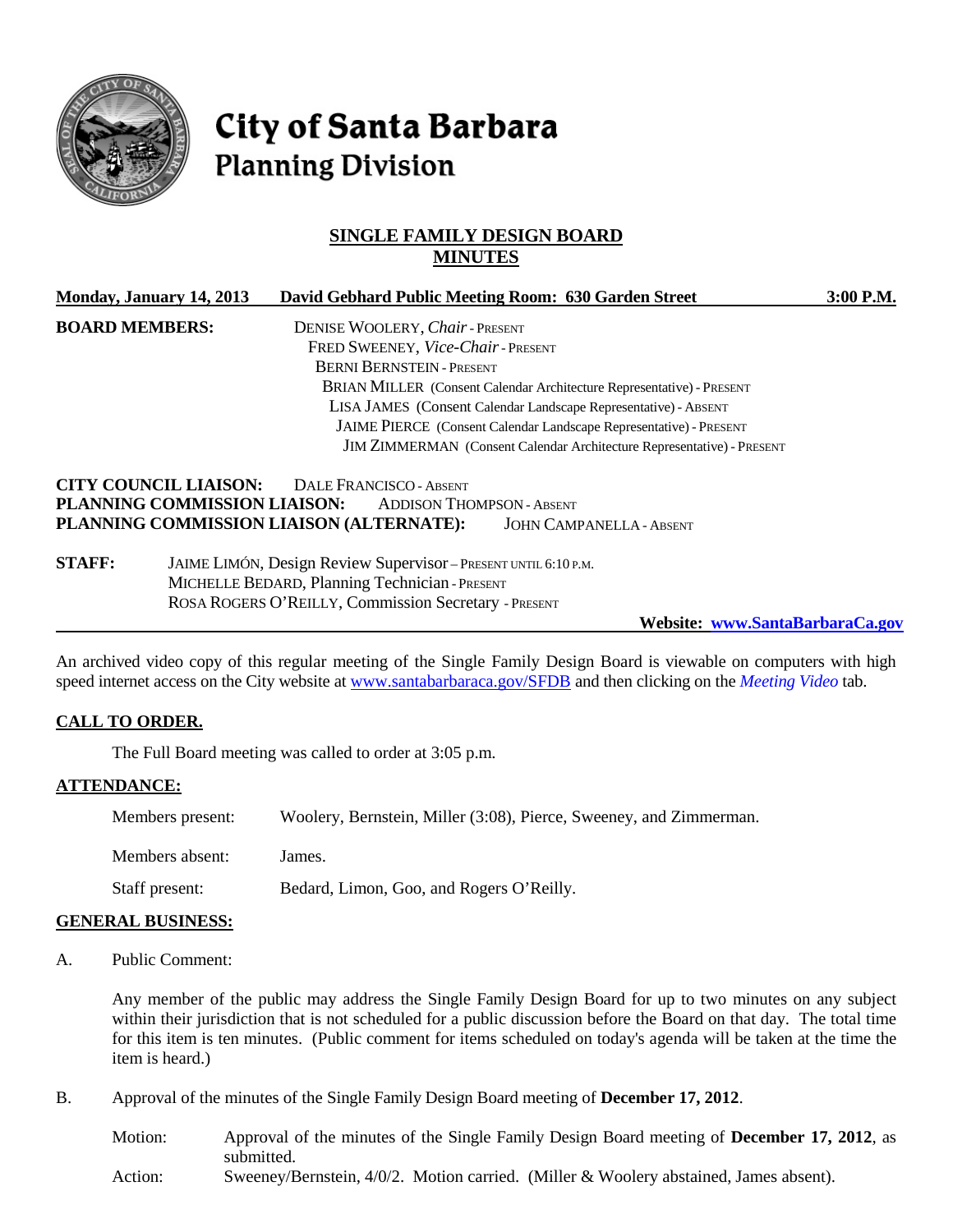C. Consent Calendar.

Action: Bernstein/Zimmerman, 6/0/0. Motion carried. (James absent).

- D. Announcements, requests by applicants for continuances and withdrawals, future agenda items, and appeals.
	- 1. Board member Pierce announced she would be stepping down from Item #3, 32 E. Islay Street and Item #4, 20 Las Alturas Cir.
	- 2. Board member Zimmerman announced he would be stepping down from Item #9, 1533 Shoreline Drive.
	- 3. Staff announced Lisa James would be absent.
	- 4. Jill Zachary, Assistant Director of Parks and Recreation, City of Santa Barbara, announced that the City will host two community meetings to discuss "The Future of the Urban Forest." Meetings will be held on Thursday, January 24, 2013, from 6:00 p.m. to 8:00 p.m. at the Central Library Faulkner Gallery; and on Saturday, January 26, 2013, from 10:00 a.m. to 12:00 p.m. at the Louise Lowry Davis Center.
- E. Subcommittee Reports: No subcommittee reports.

#### **CONCEPT REVIEW - NEW ITEM: PUBLIC HEARING**

#### **1. 209 MOHAWK RD E-3/SD-3 Zone**

**(3:10)** Assessor's Parcel Number: 041-342-001 Application Number: MST2012-00485 Owner: Ronald F and Carol L Stotts

> (Proposal to permit two uncovered parking spaces, per the requested parking exception for a property developed with a floor-to-lot-area ratio (FAR) of less than an 80%, rather than construct the previously approved two-car garage. The proposal also includes 'as-built' alterations to site retaining walls to be constructed at 5-feet tall, instead of the previously permitted 4-foot height. The 11,625 square foot parcel is currently developed with an existing 2,007 square foot single-family residence with a 428 square foot basement, and is 62% of the floor-to-lot area ratio (FAR). The proposal will address violations identified in ENF2012-00541.)

#### **(Action may be taken if sufficient information is provided.)**

Actual time: 3:18 p.m.

Present: Carol and Ronald Stotts, Owners.

**Motion: Project Design Approval and Final Approval with the finding that the Neighborhood Preservation Ordinance criteria have been met as stated in Subsection 22.69.050 of the City of Santa Barbara Municipal Code with the following conditions:**

- 1) Applicant cover the exposed reinforcing bars with an architectural element to preserve for a future possible garage.
- 2) The Board finds the 5-foot retaining wall to be acceptable.
- 3) The Board finds that the driveway is aesthetically pleasing.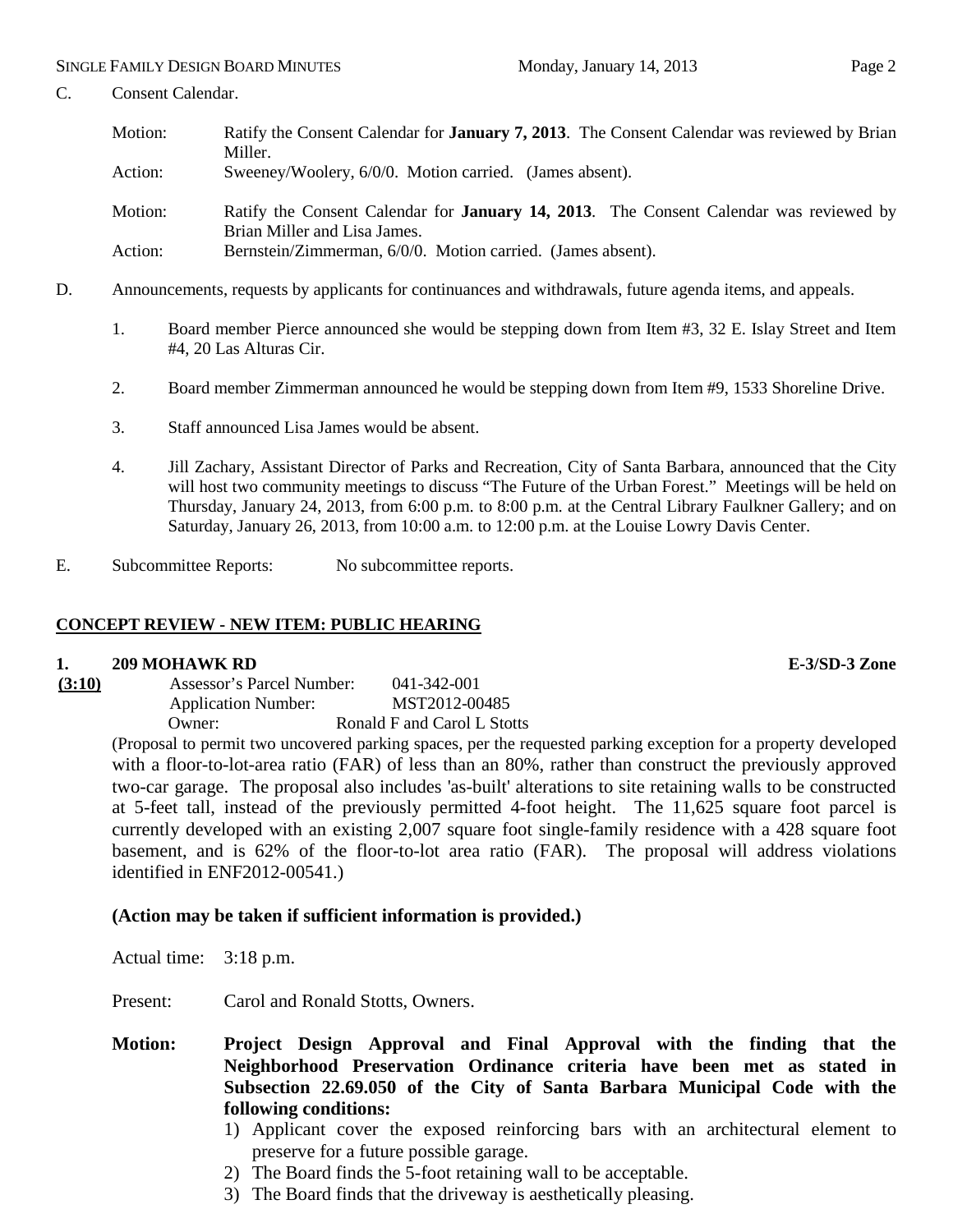4) Provide a section detail of the proposed permeable driveway material design to verify it will qualify as a permeable design, as required.

Action: Sweeney/Bernstein, 6/0/0. Motion carried. (James absent).

The ten-day appeal period was announced.

## **CONCEPT REVIEW - NEW ITEM: PUBLIC HEARING**

#### **2. 2625 SAMARKAND DR E-3/SD-2 Zone**

| Assessor's Parcel Number: 051-303-004 |                        |
|---------------------------------------|------------------------|
| <b>Application Number:</b>            | MST2012-00488          |
| Owner:                                | <b>Bank of America</b> |
| Applicant:                            | Mark Morando           |
| Agent:                                | John Fontana           |
|                                       |                        |

(Proposal to replace a carport with two-uncovered parking spaces, per the uncovered parking exception for properties developed with less than 80% of the required floor-to-lot area ratio (FAR). The proposal also includes the 'as-built' 396 square foot first-floor addition and alterations and reductions to an existing second-story deck, and other site alterations. The proposed development total of 2,321 square feet, located on a 10,299 square foot parcel, is 61% of the required floor-to-lot area ratio (FAR). The proposal will address violations identified in ZIR2012-00448 and ENF2012-00828.)

#### **(Action may be taken if sufficient information is provided.)**

Actual time: 3:38 p.m.

Present: Mark Morando, Applicant.

## **Motion: Continued 2 weeks to Full Board with comments:**

- 1) Study an alternative design configuration of the proposed parking spaces. The Board would prefer to see two parking spaces side by side.
- 2) Consider removing the current staircase and replacing it with a proper staircase from the garage level to the lower pool area.
- 3) The Board finds the general size and shape of deck is acceptable provided the overall reduction in size.
- 4) Provide a screening solution to the south side of the deck.

Action: Sweeney/Pierce, 6/0/0. Motion carried. (James absent).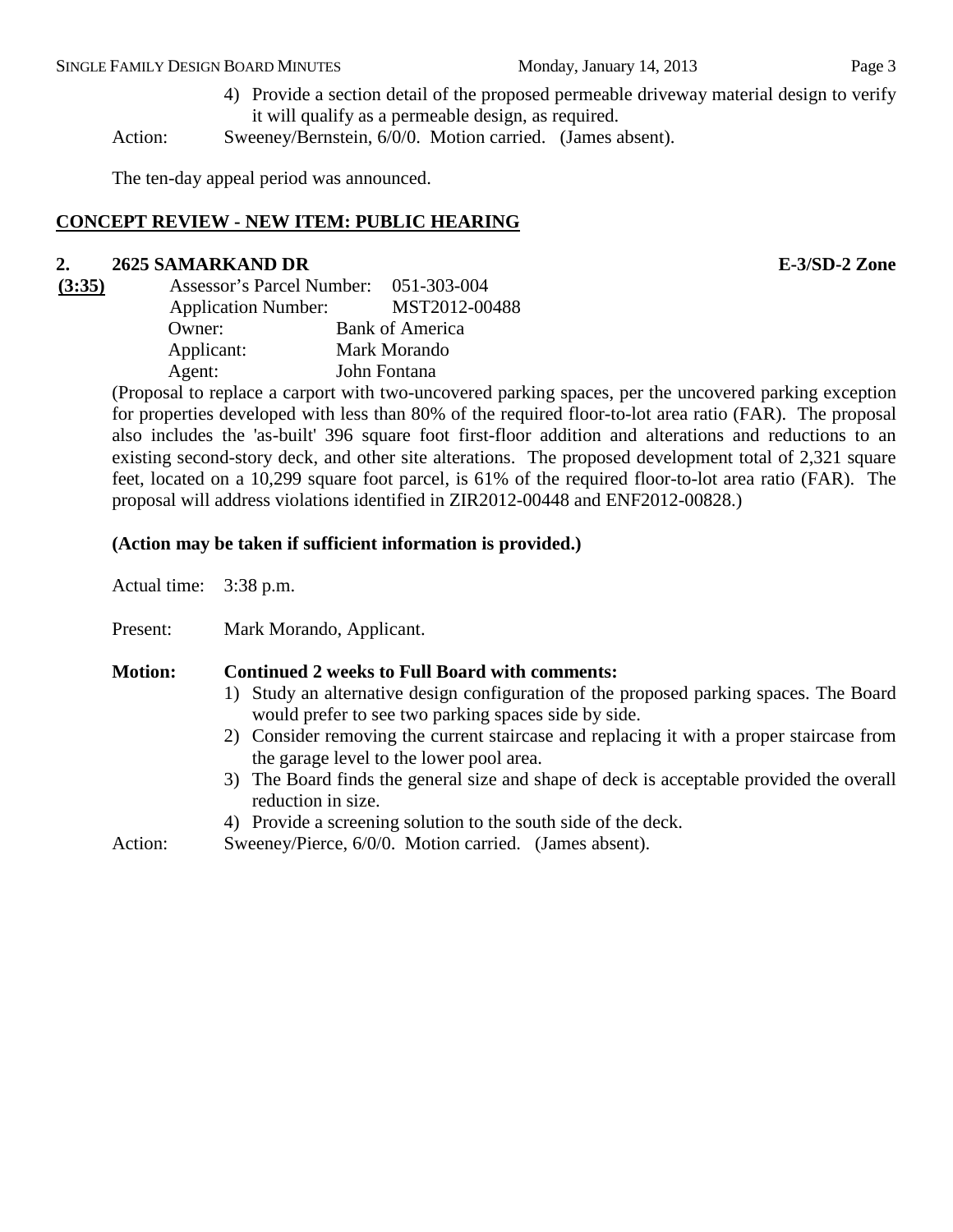## **SFDB-CONCEPT REVIEW (CONT.)**

## **3. 32 E ISLAY ST E-1 Zone**

**(4:00)** Assessor's Parcel Number: 027-102-005 Application Number: MST2012-00440 Owner: Arthur Denk Architect: Paul Zink

> (Proposal to construct a 275 square foot one-story addition and a new 423 square foot two-story addition to an existing one-story 1,470 square foot single-family residence. The proposal includes the demolition of an existing, detached, 270 square foot one-car garage and construction of a new attached 280 square foot one-car garage. A new 45 square foot second-floor balcony is proposed. The proposed total of 2,448 square feet, located on a 6,080 square foot lot, is 90% of the required floor-to-lot area ratio (FAR). The project requires Staff Hearing Officer review for requested zoning modifications.)

> **(Second concept review. Comments only; project requires environmental assessment and Staff Hearing Officer review for requested zoning modifications. The project was last reviewed at SFDB on December 3, 2012.)**

Actual time: 4:06 p.m.

Present: Paul Zink, Architect; Arthur Denk, Owner; and Rico Lorelli.

Public comment opened at 4:18 p.m.

1) Phil Morreale (easterly neighbor) submitted a letter of opposition; expressed concerns regarding privacy and neighborhood compatibility.

Public comment closed at 4:22 p.m.

#### **Motion: Continued 2 weeks to Full Board with comments:**

- 1) Study reducing the FAR to 85%; however a larger FAR may be supported if the proposed addition is an exemplary design.
- 2) Study the configuration of the proposed addition in order to make it more integrated and compatible with the original building and architectural style; including the roof configuration and window sizes, styles, and locations.
- 3) Study design alternatives which include the project retaining a detached garage design; consider a design which incorporates a breezeway rather than the addition being connected to the residence.
- 4) Study alternative designs in terms of the stair location.
- 5) The Board does not have a preference to the use of clear or obscure glass for the bathroom windows; however the applicant is encouraged to study alternatives to the bathroom windows in design and location in order to help maximize the neighbor privacy.
- 6) The proposed new trees are to be, at the very minimum, 24-inch box trees.
- 7) The Board finds the 12-foot hedge height acceptable.
- Action: Miller/Bernstein, 5/0/0. Motion carried. (Pierce stepped down; James absent).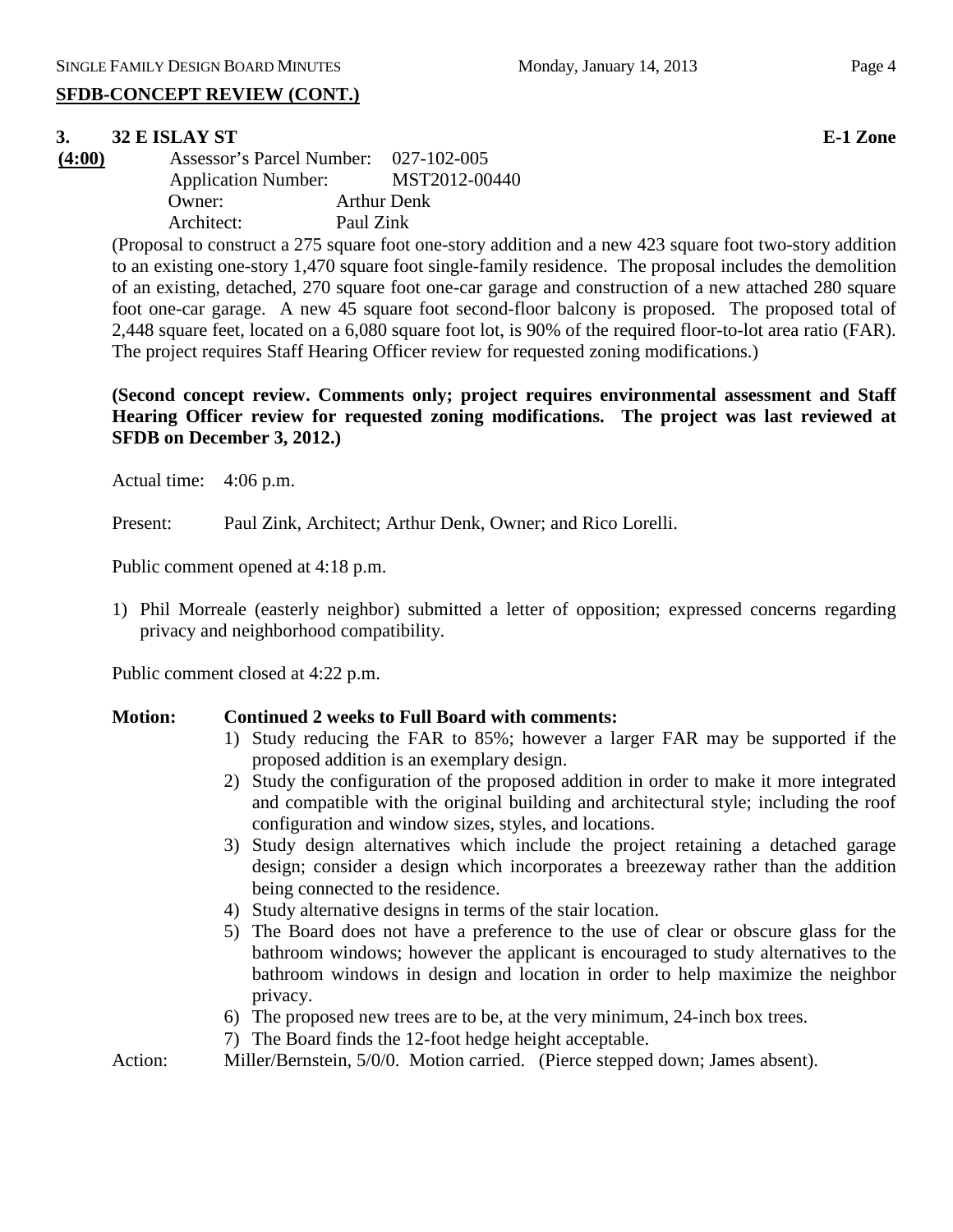#### **4. 20 LAS ALTURAS CIR A-1 Zone**

| (4:35) | Assessor's Parcel Number: 019-122-001 |                              |
|--------|---------------------------------------|------------------------------|
|        | <b>Application Number:</b>            | MST2012-00270                |
|        | Owner:                                | Charles Rudd & Inken Gerlach |
|        | Architect:                            | Paul Zink                    |

(Proposal to construct a new 3,430 square foot two-story, single-family residence with an attached 515 square foot garage located on a 19,718 square foot lot in the Hillside Design District. The previous 3,475 square foot single-family residence was destroyed in the Tea Fire. The proposal includes new site walls, an existing pool to remain, new pool decking, removal and replacement of an existing 32 inch diameter trunk, redwood tree with three oak trees, and proposed grading of 100 cubic yards of cut, 70 cubic yards of fill and 30 cubic yards of export. The proposed total of 3,945 square feet of development is 89% of the guideline floor-to-lot area ratio (FAR). The project includes Staff Hearing Officer approval for requested zoning modifications. The project requires a Public Works encroachment permit.)

**(Project Design Approval requested. Project requires compliance with Staff Hearing officer Resolution No. 054-12. Compliance with Tier 3 Storm Water Management Program is required prior to granting Final Approval. The project was last reviewed by SFDB on October 22, 2012.)**

Actual time: 4:37 p.m.

Chair Woolery read a statement regarding sole proprietorships exceptions, and Board member presentations.

Present: Paul Zink, Architect; Charles Rudd and Inken Gerlach, Owners.

Public comment opened at 4:49 p.m.

1) Don Vogt addressed the Board. He has no issue with this project at the moment.

Public comment closed at 4:51 p.m.

**Motion: Project Design Approval with the finding that the Neighborhood Preservation Ordinance criteria have been met as stated in Subsection 22.69.050 of the City of Santa Barbara Municipal Code, and continued indefinitely to Consent with comments:**

- 1. Consider adding stone to the columns on the south elevation, rather than the plaster as shown.
- Action: Sweeney/Miller, 5/0/0. Motion carried. (Pierce stepped down, James absent).

The ten-day appeal period was announced.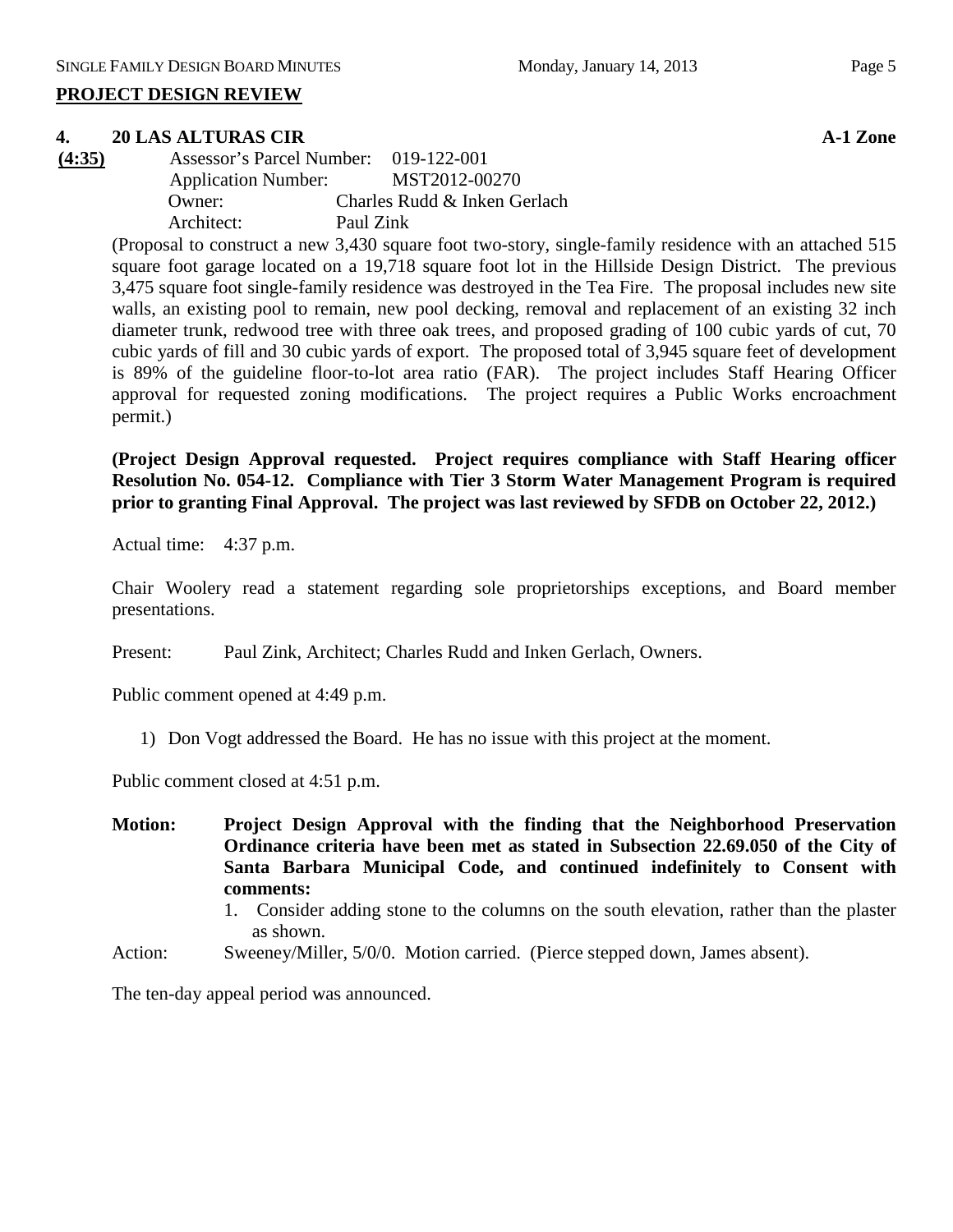## **REVIEW AFTER FINAL**

## **5. 22 NICHOLAS LN E-1 Zone**

| (5:10) | Assessor's Parcel Number:  | 015-033-002            |
|--------|----------------------------|------------------------|
|        | <b>Application Number:</b> | MST2011-00063          |
|        | Owner:                     | Brian & Robin Kopeikin |
|        | Architect:                 | Kimberly True          |

(Proposal for a new 6-foot tall plaster site wall with sandstone cap on the Barker Pass Road side of the property and along the north interior property line, multiple stacked walls varying in height from 6 inches to 3 feet, new landscaping; new 1,555 square foot flagstone patio to replace existing 640 square foot concrete patio, remove and replace garden stairs, and removal of one existing 16 to 18-foot tall cypress tree. The project will involve approximately 32 cubic yards of fill grading.)

## **(Review After Final for minor design alterations to the previously approved 6-foot stucco wall and landscaping for the wall along the northerly interior property line. Alterations to the site wall and landscaping along Barker Pass Road was approved on June 4, 2012.)**

Actual time: 4:59 p.m.

Present: Kimberly True, Architect; Skye McGinnes, Contractor; and Robin Kopeikin, Owner.

Public comment opened at 5:21 p.m.

- 1) Frank Heath, opposition; expressed concerns regarding hedge height being higher than the wall, preservation of private views and the potential destruction of the neighbor's driveway. Requested that all vegetation be trimmed at all times at all walls at the height of the wall as it stands.
- 2) Robert Sailors, opposition; expressed concerns regarding preservation of private views.
- 3) Pamela Hazard, opposition; expressed concerns regarding hedge height maintenance and requested that applicants choose landscaping that doesn't naturally grow high.
- 4) Mindy Wolfe for Lauren Moore, opposition; expressed concerns regarding groundwater runoff, hedge height maintenance, and neighborhood compatibility.
- 5) Keith Strauss (by telephone), opposition; expressed concerns regarding preservation of private views and choice of vegetation.
- 6) Mindy Wolfe, Attorney for Patricia Rumpza, opposition; expressed concerns regarding preservation of private ocean and harbor views, true wall height, drainage, hedge height, the potential destruction of the neighbor's driveway and the potential fire risk imposed by hedges. Requested that applicant reduce wall height to six feet above the original grade.
- 7) Robin Kopeikin, support; responded to public comment. Noted that the original grade has been restored, that they will solve the drainage issue and that everything on this project has been approved by fire.

Public comment closed at 5:41 p.m.

Mr. Limon clarified for the Board the Neighborhood Preservation Ordinance (NPO) requirements regarding the Good Neighbor Guidelines and the Board's purview over protection of private views.

#### **Motion: Approval of the Review After Final with the following conditions:**

- 1) The Board finds that the wall height is acceptable as shown on Sheet L-2.1 and L-S.1.
- 2) Applicant is denied the proposed 8-foot tall hedge along the northerly interior property line. Provide replacement landscaping screening that will not exceed the height of the wall.
- 3) The Board finds that the proposed drainage shown on Sheet L2.1 is acceptable as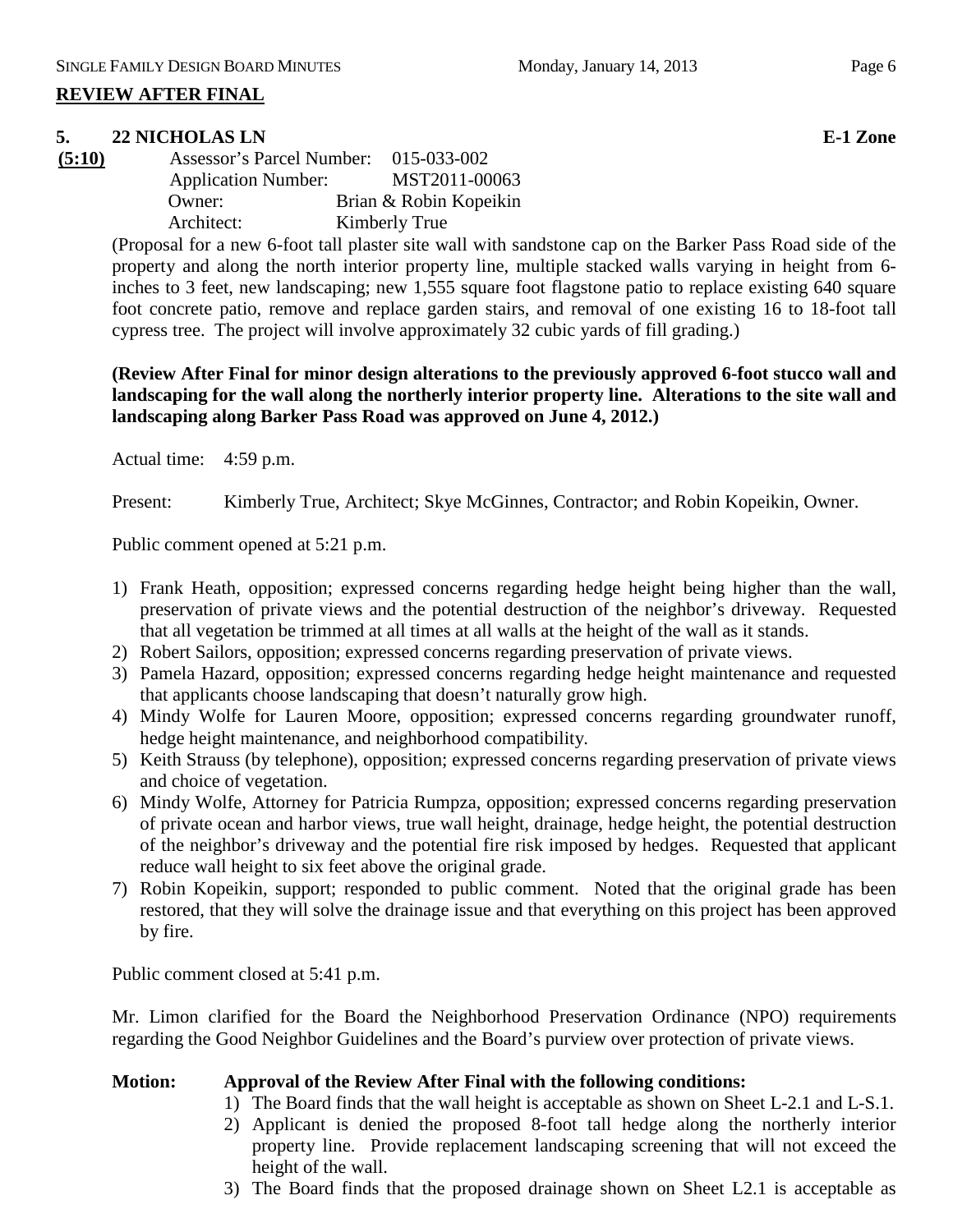long as the work will be confined to the applicant's property and that no work will occur on the neighboring property.

- 4) The Board is open to the contractor and the applicant working to achieve an alternative drainage solution that may possibly eliminate the need to remove 9 inches of the existing neighbor's driveway, which is located on the applicant's property.
- Action: Sweeney/Zimmerman, 5/1/0. Motion carried. (Bernstein opposed; James absent)

The ten-day appeal period was announced.

## **\* THE BOARD RECESSED FOR 25 MINUTES AT 6:10 P.M., AND RECOVENED AT 6:35 P.M. \***

#### **FINAL REVIEW**

#### **6. 20 CAMINO VERDE A-1 Zone**

| (6:20) | Assessor's Parcel Number: 019-282-027 |                               |
|--------|---------------------------------------|-------------------------------|
|        | <b>Application Number:</b>            | MST2012-00283                 |
|        | Owner:                                | Rory Rye & Jim Doub           |
|        | Applicant:                            | <b>Jim Doub</b>               |
|        | Architect:                            | Edwards Pitman Architects AIA |
|        |                                       |                               |

(Proposal to construct a new single-family residence to replace the residence destroyed in the Tea Fire. The proposal includes the construction of a new 5,413 square foot, two-story residence, including an attached two-car garage. The project includes 346 square feet of decks and refurbishment of an existing swimming pool and spa. No grading is proposed. The proposed total of 5,413 square feet, located on a 1.3 acre parcel in the Hillside Design District, is 105% of the guideline floor-to-lot-area ratio (FAR).)

#### **(Final Approval requested. Project Design Approval was granted on November 5, 2012.)**

Actual time: 6:37 p.m.

Present: Jack Kiesel, Architect; Rory Rye and Jim Doub, Owners.

Public comment opened at 6:47 p.m. As no one wished to speak, public comment was closed.

| <b>Motion:</b>                                                                      | <b>Final Approval with conditions:</b>                    |
|-------------------------------------------------------------------------------------|-----------------------------------------------------------|
|                                                                                     | 1) Relocate the A/C unit out of the front yard setback.   |
| 2) Provide noise specifications for the A/C units to show compliance with the Noise |                                                           |
|                                                                                     | Ordinance per Santa Barbara Municipal Code §9.16).        |
| Action:                                                                             | Zimmerman/Woolery, 6/0/0. Motion carried. (James absent). |

The ten-day appeal period was announced.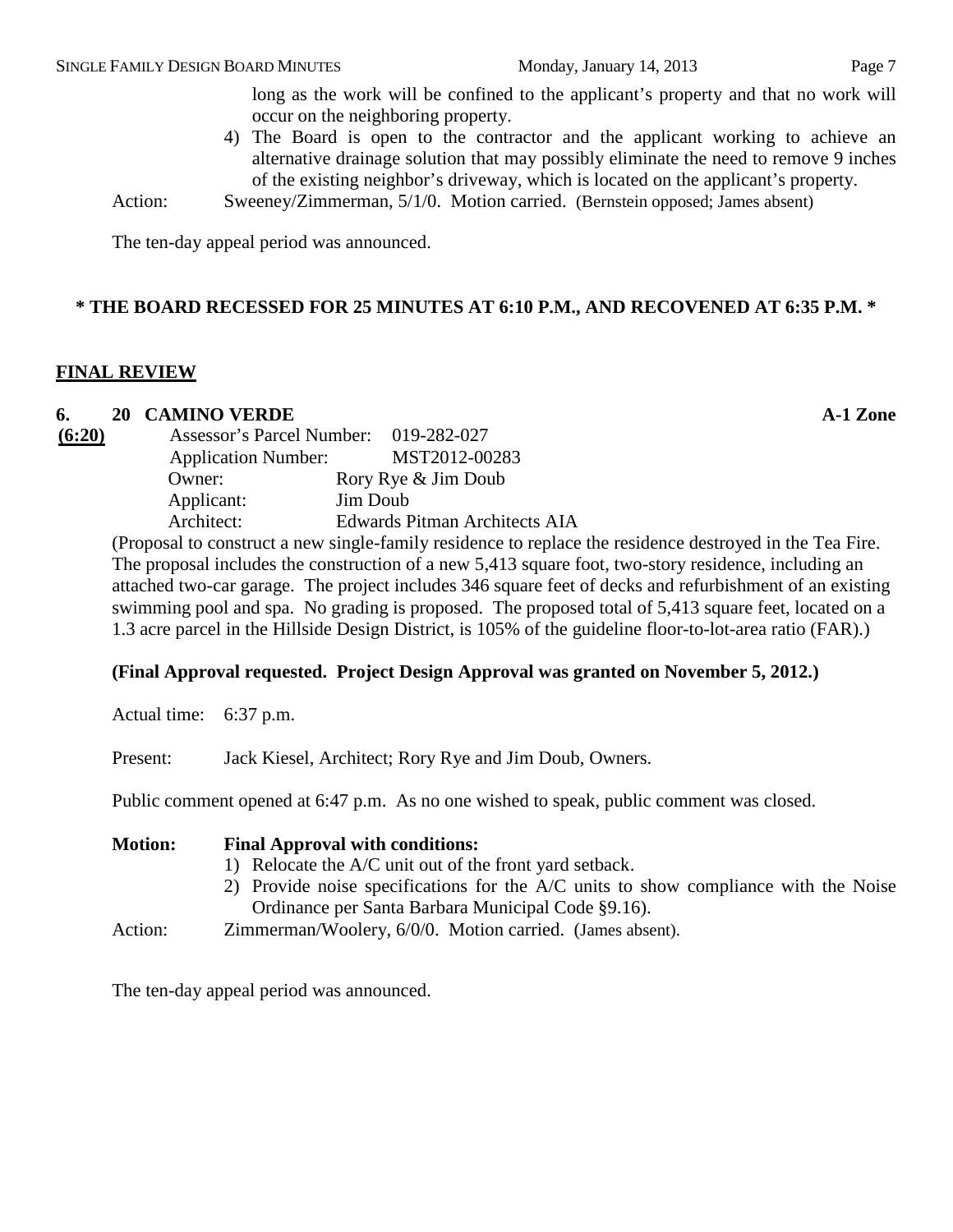# **PROJECT DESIGN REVIEW**

# **7. 220 SALIDA DEL SOL E-3/SD-3 Zone**

**(6:45)** Assessor's Parcel Number: 045-123-001 Application Number: MST2012-00359 Owner: Kirk & Tanase Peacock Architect: Tom Ochsner

(Proposal to construct a new 300 square foot one-story addition and 556 square foot two-story addition to an existing 1,599 square foot single-family residence, and an attached 441 square foot two-car garage. The proposed total of 2,896 square feet, located on an 8,524 square foot parcel in the non-appealable jurisdiction of the Coastal Zone, is 87% of the maximum floor-to-lot area ratio (FAR).)

# **(Project Design Approval requested. The project was last reviewed on October 22, 2012.)**

Actual time: 6:55 p.m.

Present: Tom Ochsner, Architect.

**Motion: Project Design Approval with the finding that the Neighborhood Preservation Ordinance criteria have been met as stated in Subsection 22.69.050 of the City of Santa Barbara Municipal Code and continued to consent with comments:**

- 1) The Board appreciates the consistency and appearance, compatibility and quality of architecture and materials.
- 2) Provide drainage details, including locations of downspouts.
- 3) Eliminate the radius on the corbel under the balcony and use 90 degree right angles.
- 4) Provide a color and materials board for the file.
- Action: Zimmerman/Woolery, 6/0/0. Motion carried. (James absent).

The ten-day appeal period was announced.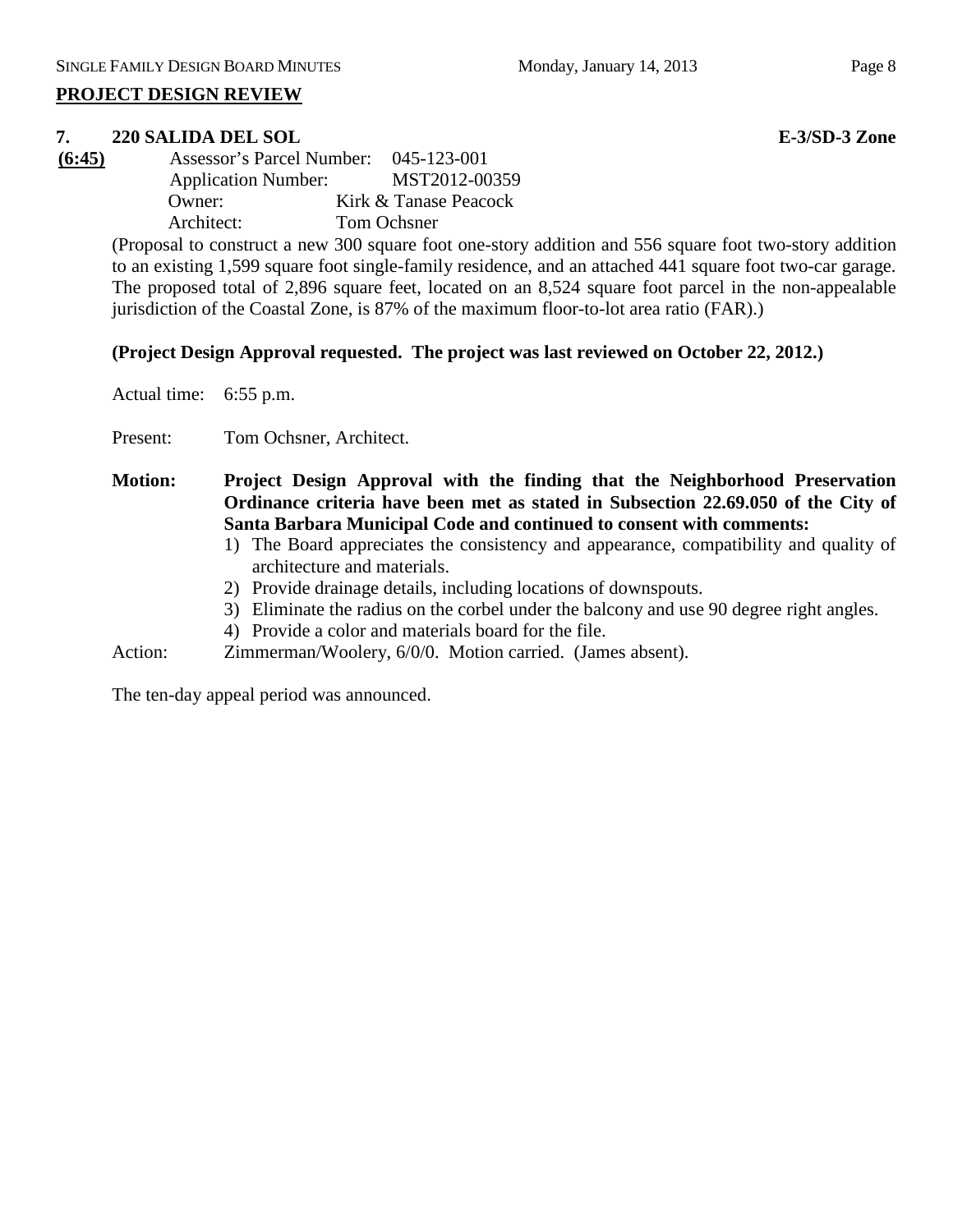## **CONCEPT REVIEW - NEW ITEM: PUBLIC HEARING**

# **8. 1676 FRANCESCHI RD A-1 Zone**

**(7:10)** Assessor's Parcel Number: 019-102-004 Application Number: MST2012-00493 Owner: B & B SB Trust Architect: Kirk Gradin

> (Proposal to demolish the existing 5,124 square foot single-family residence and construct a new 6,496 square foot three-story single-family residence located on a 2-acre lot in the Hillside Design District. The proposal includes an attached 750 square foot three-car garage, two-uncovered parking spaces, a 200 square foot detached accessory building, new site walls and gates, new site landscaping, and a new pool. A total of 351 cubic yards of site grading is proposed, including 201 cubic yards of grading within the proposed building footprint and 150 cubic yards of grading elsewhere on site. The project is 113% of the guideline floor-to-lot area ratio (FAR) and includes a 50% reduction of basement level square footage.)

## **(Concept Review. Comments only; project requires compliance with the Tier 3 Storm Water Management Program.)**

Actual time: 7:11 p.m.

Present: Kirk Gradin, Architect.

Public comment opened at 7:35 p.m. As no one wished to speak, public comment was closed.

A letter of concern from Robert P. Miles was acknowledged.

#### **Motion: Continued indefinitely to Full Board with comments:**

- 1) The Board appreciates the design, proposed material, color pallet and architectural style.
- 2) Provide complete story poles, including the ridges, eave lines, and the horizontal mass, for consideration of the overall massing and scale, not just the height. Review the story poles requirements.
- 3) Provide a conceptual site landscape plan.
- 4) The Board would like to see further definition on the proposed railing details for the decks.
- 5) Study reducing the FAR to closer to 100%.
- 6) Further definition of view considerations from the lower private road and the proposed cabana.
- Action: Sweeney/Bernstein, 4/2/0. Motion carried. (Woolery and Miller opposed/ James absent).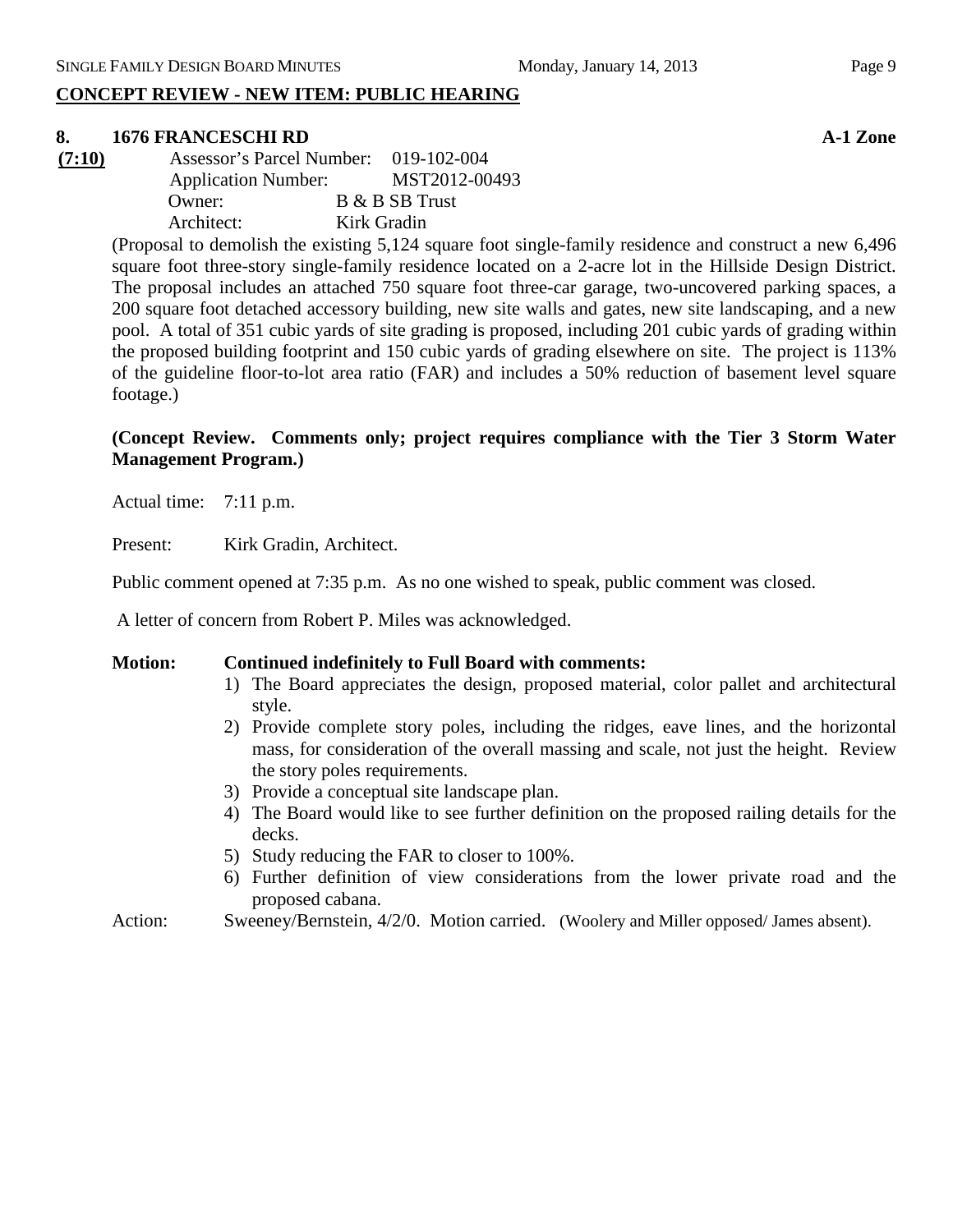## **FINAL REVIEW**

#### **9. 1533 SHORELINE DR E-3/SD-3 Zone**

**(7:45)** Assessor's Parcel Number: 045-182-014 Application Number: MST2012-00046 Owner: Anina Davenport Revocable Trust Architect: James Zimmerman

(This project has been revised to reduce the overall second-story addition by 283 square feet, reducing the FAR from 85% to 79%, and elimination of the 700 square foot "as-built" bluff-side, circular tiled patio. The revised proposal involves the construction of a 946 square foot, second-story addition to an existing 2,419 square foot residence with an attached two-car garage. The project also includes a major façade remodel, a 92 square foot one-story addition and interior remodel. The proposed total of 3,457 square feet, located on a 19,166 square foot lot in the appealable jurisdiction of the Coastal Zone and in the Hillside Design District, is 79% of the guideline floor-to-lot area ratio (FAR). The project received Planning Commission approval for a Coastal Development Permit and zoning modifications (Resolution No. 018-12). The proposal will address the violations in ZIR2011-00381.)

#### **(Final Approval requested. Project Design Approval was granted on December 17, 2012.)**

Actual time: 8:07 p.m.

Vice-Chair Sweeney read a statement regarding sole proprietorships exceptions, and Board member presentations.

Present: James Zimmerman, Architect.

#### **Motion: Final Approval with conditions:**

- 1) Approval of proposed changes in roof and entry doors and lights as shown on Sheet A5, dated January 3, 2013.
- 2) Provide final details on lighting fixtures.
- Action: Pierce/Sweeney, 5/0/0. Motion carried. (Zimmerman stepped down, James absent).

The ten-day appeal period was announced.

#### **\*\* MEETING ADJOURNED AT 8:21 P.M. \*\***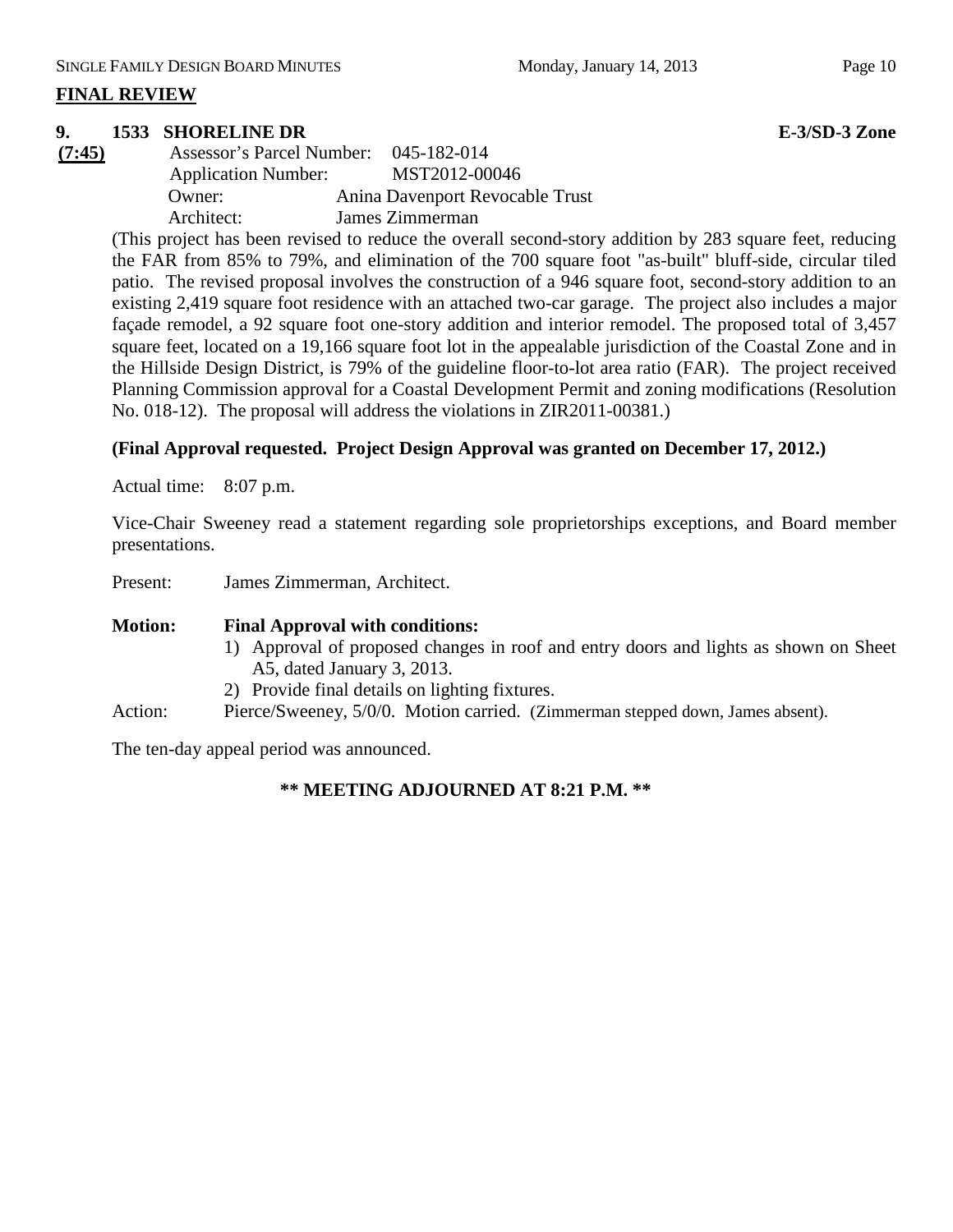## **CONSENT CALENDAR (11:00 a.m.):**

## **FINAL REVIEW**

#### **A. 331 CONEJO RD A-1 Zone**

| <b>Assessor's Parcel Number:</b> | 019-050-031         |
|----------------------------------|---------------------|
| <b>Application Number:</b>       | MST2012-00454       |
| Owner:                           | Daniel Heckman      |
| Architect:                       | Craig Shallenberger |
|                                  |                     |

(Proposal to rebuild a single-family residence and garage destroyed in the Tea Fire. The proposal will rebuild the original 2,328 square foot, two-story, single-family residence and attached 412 square foot two-car garage, located within the footprint of the original residence. The proposed total of 2,740 square feet, located on an 11,674 square foot lot in the Hillside Design District, is 72% of the maximum floor-to-lot area ratio (FAR).

#### **(Final Approval of architecture and landscaping requested.)**

## **Final approval with conditions:**

- **1)** Architecture approved as submitted.
- **2)** Remove shrubs at deck because they may not meet High Fire Area requirements.
- **3)** Submit irrigation plan with point of connection, identify backflow device location, number and location of valves, and irrigation notes.
- **4)** Complete and reproduce the landscape compliance statement on the landscape plans.

## **FINAL REVIEW**

#### **B. 1101 DE LA VINA ST C-2 Zone**

| Assessor's Parcel Number:  | 039-221-016    |
|----------------------------|----------------|
| <b>Application Number:</b> | MST2012-00463  |
| Owner:                     | Ryan Mcfadden  |
| Architect:                 | Dylan Chappell |

(Proposal to permit the 'as-built' demolition of the original covered parking and provide two new uncovered parking spaces, per the requested parking exception for a property developed with a floor-tolot-area ratio (FAR) of less than an 80%. The proposal includes a new 105 square foot storage shed and the addition of one new window on the north elevation. The 6,572 square foot lot is currently developed with an existing one-story, 1,520 square foot, single-family residence and is 54% of the guideline floor-to-lot area ratio. The proposal will address violations identified in ZIR2012-00507.

#### **(Final approval of architecture and landscaping requested.)**

#### **Final approval with conditions:**

- **1)** Replace Agave species with Agave Attennata.
- **2)** Recommend replacing proposed Eugenia hedge with smaller foundation hedge such as Myrsine or Escallonia Fradesii for less trimming maintenance.